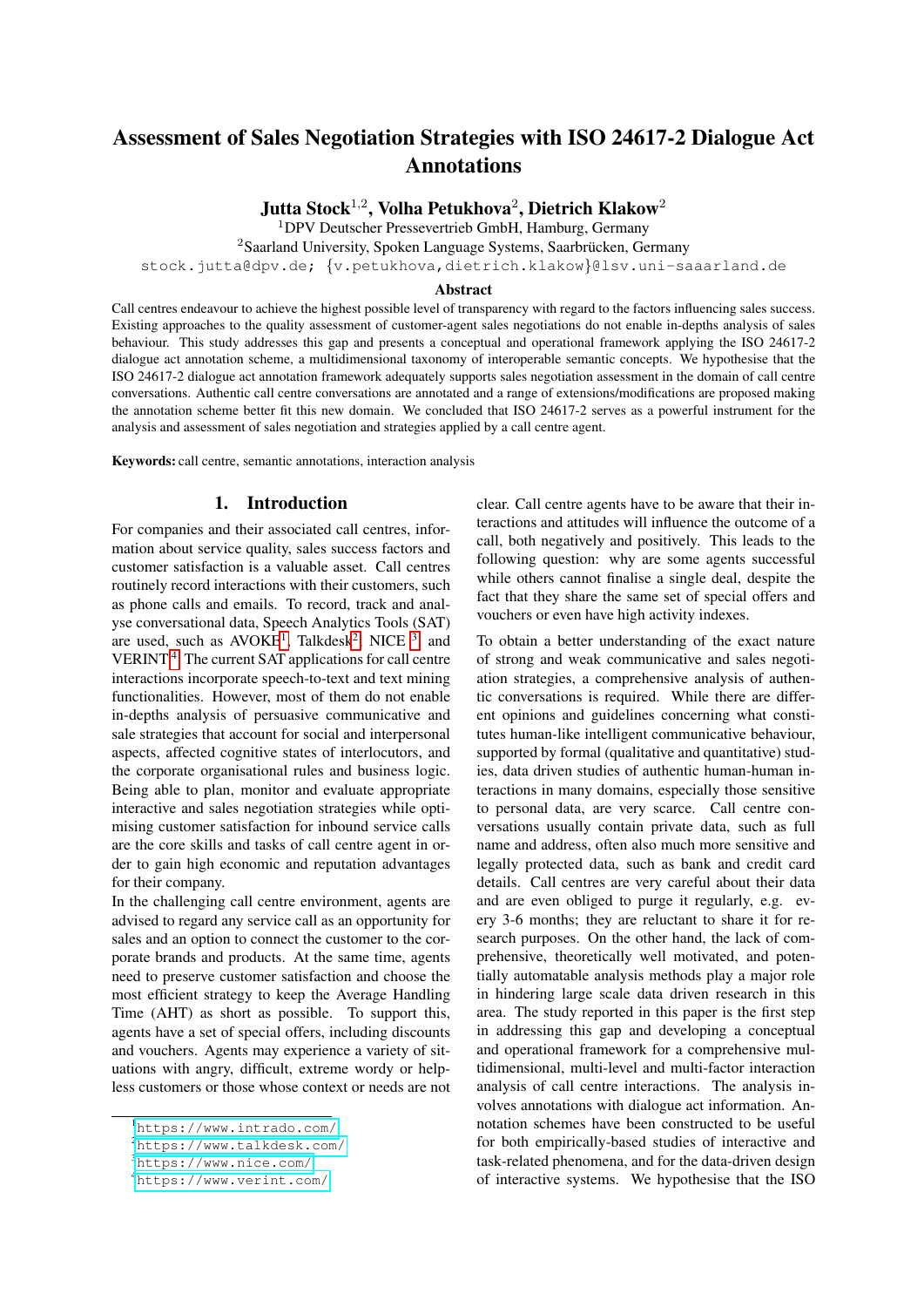24617-2 dialogue act annotation framework will adequately support sales negotiation assessment in the domain of call centre conversations. The presented study tests this assumption and performs a comprehensive analysis of the annotated communicative behaviour applying the ISO-24617-2 taxonomy (Second Edition, [\(ISO, 2020\)](#page-8-0)). We extend the ISO 24617-2 repository of communicative functions specific to a given application domain and enrich functional aspects of dialogue act specifications with domain-specific semantic content in various forms and degrees of detail. This allows customising the ISO 24617-2 dialogue act taxonomy as a tool to support effective understanding and assessment of call centre inbound interactions accounting for the relationship between language-specific schemes and emotional, social and cognitive determinants of sales negotiation strategies.

The remainder of this paper is structured as follows. Section [2](#page-1-0) discusses the domain of sales negotiations and the related work performed in the analysis and modelling of call centre conversations. Section [3](#page-1-1) addresses the complexity of call centre sales negotiations and specifies a number of use cases. In Section [4,](#page-2-0) the ISO 24617-2 annotation framework and previous relevant annotation efforts are presented. Section [5](#page-3-0) presents annotation experiments performed to assess the applicability and coverage of concepts defined in the ISO 24617-2 taxonomy to the target domain, whereby we specify the corpus data and discuss the results obtained. Section [6](#page-4-0) proposes extensions to ISO 24617-2 to make it powerful and accurate, as required for the use cases to analyse and model call centre interactions. Finally, Section [7](#page-6-0) summarises our findings and outlines directions for future research and development.

#### 2. Domain of Sales Negotiations

<span id="page-1-0"></span>People negotiate daily, often without considering it to be a negotiation [\(Fisher et al., 2011\)](#page-7-0). The study of negotiation has been an active research field for a long time, pursued from the perspectives of several disciplines including psychology, organisational behavior, decision sciences, game theory, communication, and others. The overall questions concern what drives several parties to negotiate, how they behave when doing so, how they should handle negotiations to obtain specific results, and how disputants can be helped reaching joint, mutually satisfactory decisions [\(Borbely et](#page-7-1) ´ [al., 2017\)](#page-7-1). It can be further observed that negotiation wisdom remains rather distributed in its disciplines and practices of origin.

To understand communicative negotiation behaviour in call centre interactions, we consider it important that negotiation is always a process [\(Lax and Sebenius,](#page-8-1) [1986\)](#page-8-1). For instance, [\(Weingart and Olekalns, 2004\)](#page-9-0) mentions that the negotiation process is related to tactics that are not used in isolation but rather in combination to form a strategy. The way in which tactics are

combined to form a strategy or strategies are employed to reach a goal is reflected in the form of the communication.

The actual negotiation phase in such interactions is called the *sales approach* which reflects the step-bystep proposition developed by a sales person or company to improve the selling process. The sales process can be defined as a linear process with chronological steps of interest generation, presentation and closing [\(Freese, 2000\)](#page-7-2). A properly developed sales approach is what sometimes differentiates an amateur salesperson from an experienced one. Top-performing salespeople treat customer interactions like a hierarchical set of ifthen choices, while other salespeople treat customer interactions as a linear dialogue [\(Leigh et al., 2014\)](#page-8-2).

The particular challenge with incoming service calls is that the customer has a service request and does not expect a sales offer. It is therefore all the more important that the agent consciously chooses his strategy. Like many others in marketing literature, [\(McFarland et al.,](#page-8-3) [2006\)](#page-8-3) refers to the importance of rapport building, consultative communication, presenting tangible benefits, using financial incentives and creating an emotional response in customers as strategic tools to support successful sales negotiations.

Communication strategies are not well explored within the call centre scenarios. Call centre conversational data has been analysed from many perspectives, including: to classify call types [\(Tang et al., 2003\)](#page-9-1), assist and monitor agents´ performances [\(Mishne et al.,](#page-8-4) [2005\)](#page-8-4), filter problematic conversations [\(Hastie et al.,](#page-8-5) [2002\)](#page-8-5), develop domain models [\(Roy and Subrama](#page-8-6)[niam, 2006\)](#page-8-6), and enable automatic user-specified analysis [\(Takeuchi et al., 2009\)](#page-9-2). There is also a steady growing research interest in automatic assessment of call centre service quality relating agents characteristics (including their personalities and communication skills) to the negotiation outcome. In [\(Clark, 2011\)](#page-7-3), it has been observed that communication strategies for call centre agents are a missing area of research. With this study, we aim to outline an approach to close this gap accordingly.

# 3. Use Cases

<span id="page-1-1"></span>Limitations of pure text-based speech analytics software solutions have been described by [\(Pallotta and](#page-8-7) [Delmonte, 2013\)](#page-8-7). It was emphasised that conversational speech is fundamentally different from written text and that the analysis of conversations can not be only focused on semantics. In our view, there are at least three important techniques used by a sales agent that may significantly influence sales success, namely the agent's: (1) pervasive questioning methods, (2) specific customer-oriented behaviour and (3) power of persuasion.

#### 3.1. Pervasive Questioning

According to [\(Kellermann, 2007\)](#page-8-8), questioners put words in the answerer's mouth, shaping their re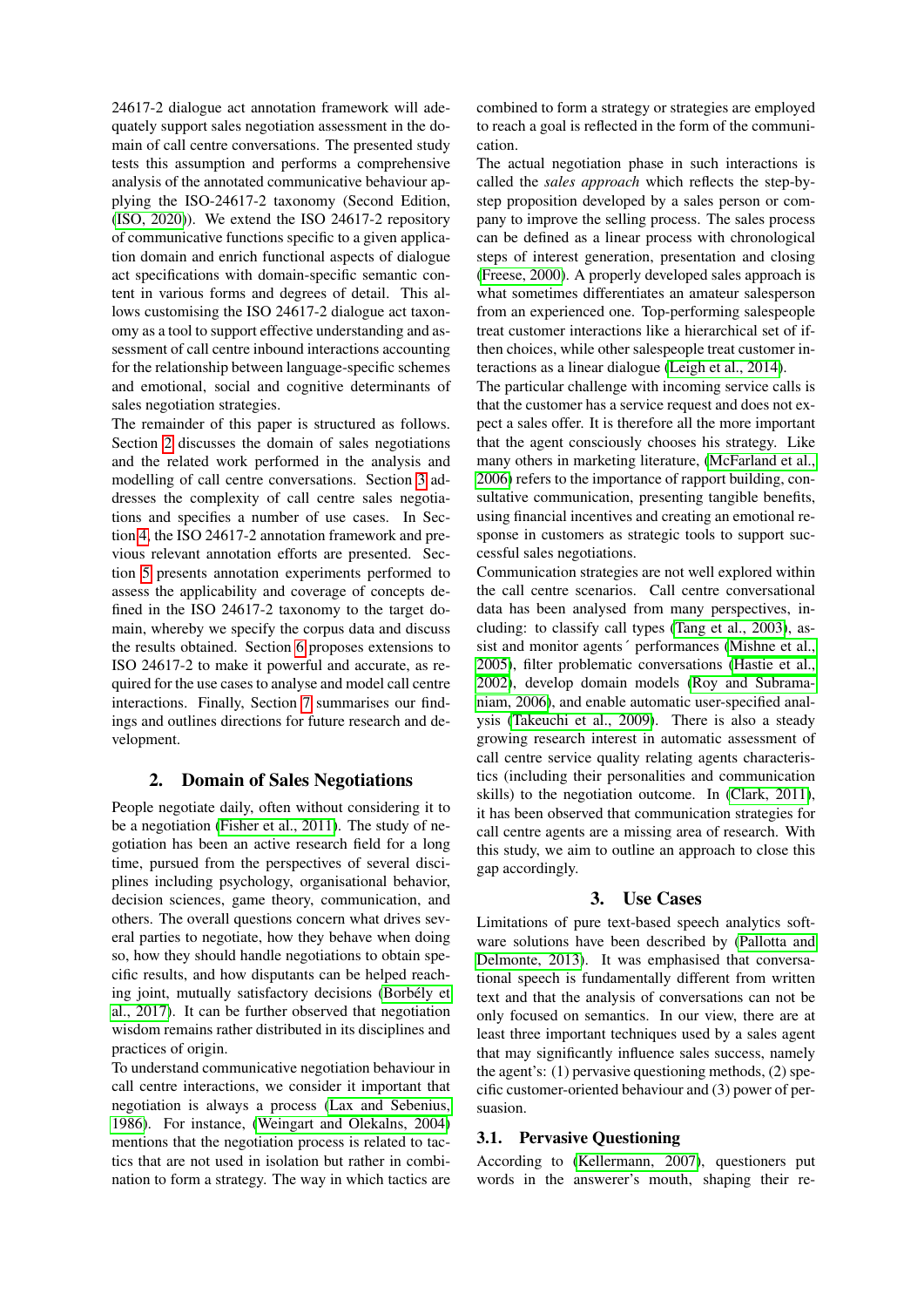sponses. Even small changes in word choice and order, presuppositions and framing effects upon which questions are based, the implications that they carry and their surface form may trigger major changes in answers.

In the marketing literature, there are numerous references to the importance of questioning techniques. A salesperson's questioning skill is the act of asking customers probing and insightful questions that uncover their buying situation and needs [\(Shoemaker and](#page-9-3) [Johlke, 2002\)](#page-9-3). In the need identification stage of a sales encounter, customer oriented sales people engage in behaviors to identify the customer´s interests, goals, and other product-related needs [\(Homburg et al.,](#page-8-9) [2011\)](#page-8-9). The most straightforward way to identify customer needs is to ask questions.

Furthermore, it is underlined that effective questioning skills should yield immediate performance benefits, compared to customer orientation (CO) and adaptive selling (AD)[\(Arndt et al., 2018\)](#page-7-4). Methodologies such as the SPIN model [\(Rackham, 2020\)](#page-8-10) or [\(Freese, 2000\)](#page-7-2) are commonly used to support salesperson training to effectively ask questions. It is emphasised that questions persuade more powerfully than any other form of verbal behaviour. Open and closed questions are distinguished, whereby the latter are acknowledged as stronger instrument to persuade the customer to disclose more and initially not-intended information about his/her preferences and constraints.

#### 3.2. Customer Oriented Behaviour

From experience, we know that some agents are capable of seizing any opportunity and successfully closing a deal, even if they face negatively loaded, complaining customers. Customer-oriented behaviours (COB) that an agent can show will significantly increase customer satisfaction and therefore influence sales success. While intuitively there should be significant effects of being 'customer oriented' on service performance perceptions and sales outcomes, there is a lack of a clear understanding of what it means for a service organisation to be 'customer oriented' and how it fits into established service marketing paradigms[\(Brady](#page-7-5) [and Cronin Jr, 2001\)](#page-7-5). COB can be defined as the ability to identify, evaluate, understand, and meet customer needs [\(Reychav and Weisberg, 2009\)](#page-8-11). [\(Mechinda and](#page-8-12) [Patterson, 2011\)](#page-8-12) define it as specific behaviors shown by front-line employees to increase customer satisfaction. Rafaeli (2008) defines five types of COB for call centre settings and relates them to the service quality as evaluated by customers: (1) anticipating customer requests; (2) providing explanations and justifications; (3) educating customers; (4) creating an emotional bound with a customer; and (5) offering personalised information.

Within the framework of adaptive selling, [\(Weitz et](#page-9-4) [al., 1986\)](#page-9-4) explain sales negotiation effectiveness by the knowledge of customer types and sales strategies, as

well as the motivation of salespeople to flexibly adapt their behavior and to alter their sales goals.

#### 3.3. Persuasive Negotiation

In our view, one of the most powerful impact factors on the sales success is the persuasive power of an agent's arguments. Salespeople can adapt their persuasion strategies to reach the deal acceptance by the customer. Successful salespeople know which persuasion strategies are most appealing to their customers. Knowing certain customers' characteristics and preferences associated with those characteristics could inform agents what message strategies are optimal for which specific customers. The persuasiveness of messages can be affected by many factors and needs to be experimentally investigated.

People accept certain suggestions if they receive additional relevant information. Due to powerful rhetorical devices, messages may be perceived as strongly persuasive. People generally associate certain speech, personality and interaction features with what they think is a persuasive argument, e.g. related to audibility, engagement, conviction, authority and likability (AECAL) criteria, (see the overview provided by [\(Petukhova et al., 2017\)](#page-8-13)).

People respond to persuasion strategies based on their distinct personality [\(Adler et al., 2016\)](#page-7-6). There are also interpersonal social factors that influence persuasion preferences.

Messages conveying competence arguments have been shown to be more persuasive for higher power audiences while messages conveying warmth arguments are more persuasive for low power audiences. The big two of social cognition are *communion/warmth* and *agency/competence* [\(Fiske et al., 2002\)](#page-7-7). Warmth subsumes characteristics like cooperativeness, trustworthiness, and likeability, whereas competence includes dominance, capability and status [\(Fiske, 2018\)](#page-7-8).

Further, the role of psychological power in the persuasion process and the relationship between power and persuasion have been investigated by [\(Dubois et](#page-7-9) [al., 2016\)](#page-7-9). The authors outline a theoretical model to demonstrate that the persuasiveness of messages can be affected by the alignment between the psychological sense of power of the communicator and the audience. To model the specified use cases, we apply the ISO 24617-2 dialogue act taxonomy and propose the necessary domain-specific extensions. We expect to gain a better understanding of the interaction structure and establish reliable indicators for specific negotiation behavior.

# <span id="page-2-0"></span>4. Semantic Framework of the ISO 24617-2 Dialogue Act Taxonomy

Dialogue is a complex activity in the sense that it requires participants not only to understand and perform actions towards joint goals or underlying tasks, but also to continuously share background information about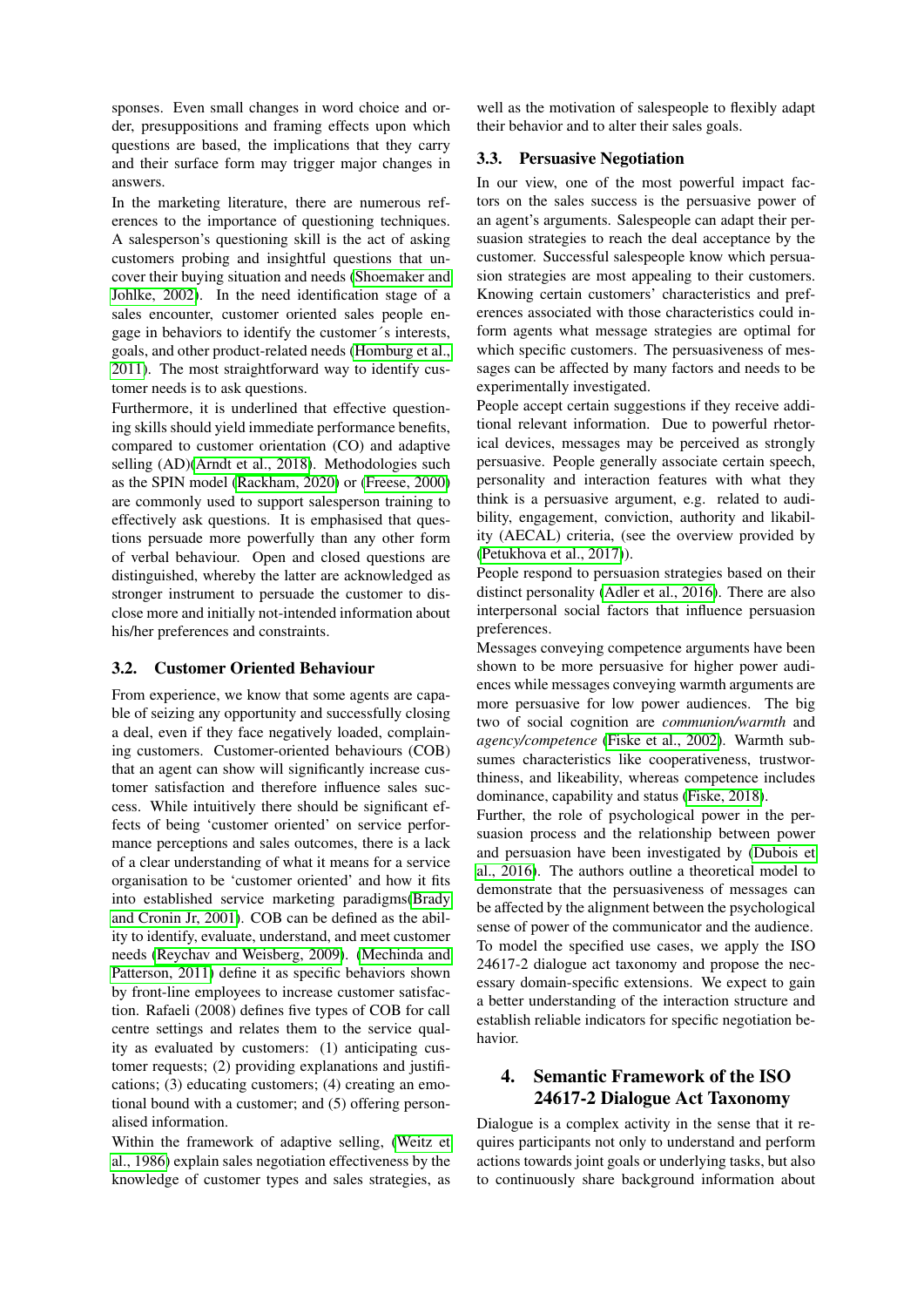the processing of each other's messages, elicit feedback, manage the use of time, take turns, and monitor contact and attention, often simultaneously [\(All](#page-7-10)[wood, 2000;](#page-7-10) [Bunt et al., 2012\)](#page-7-11). Similarly, in call centre sales negotiations, dialogues serve at least three core functions: (1) to determine, monitor and resolve a customer-related sales problems (*Task* and *Task Management*), (2) to carry out and manage the successful interaction (*Dialogue Control*); and (3) to develop and maintain relationship between an agent, also in fact between an organization and a customer (*Interpersonal Relations Management*). These aspects can be addressed simultaneously in one utterance contributing to its multifunctionality and requiring multidimensional analysis. Multidimensional approaches to dialogue act annotation, that incorporate a multifunctional view of dialogue behavior, have been recognised by many researchers as empirically better motivated, and allowing a more accurate modelling of theoretical distinctions [\(Allwood, 2000;](#page-7-10) [Core and Allen, 1997;](#page-7-12) [Bunt, 1999;](#page-7-13) [Klein, 1999;](#page-8-14) [Larsson, 1998;](#page-8-15) [Popescu-Belis, 2005\)](#page-8-16).

ISO 24617-2 (Second Edition, [\(ISO, 2020\)](#page-8-0)) presents the semantic framework for the systematic analysis of behaviour of dialogue participants, taking a multidimensional view on dialogue in the sense that participation in a dialogue is viewed as performing several activities in parallel, such as pursuing the dialogue task or activity, providing and eliciting feedback, and taking turns. These activities in various 'dimensions' are called *dialogue acts* and are semantic units in the description of dialogue behaviour, characterising how the information state(s) of the participant(-s) at whom the behaviour is directed are changed when he/they understands the behaviour. Dialogue acts have two main components: a *semantic content*, which corresponds to what the utterance is about, e.g. objects, events, etc.; and a *communicative function*, which specifies how an addressee updates his information state with the semantic content when he understands the corresponding aspect of the meaning of a dialogue utterance. ISO 24617-2 includes the specification of the XMLbased Dialogue Act Markup Language (DiAML) for the representation of dialogue act annotations [\(Bunt et](#page-7-11) [al., 2012\)](#page-7-11).

Assigning communicative functions to utterances in multiple dimensions can help represent the meaning of dialogue contributions at an adequate level of complexity for interaction analysis, resulting in multi-layered annotations. Nine dimensions are distinguished, addressing information about *tasks*, the processing of utterances by the speaker (*auto-feedback*) or the addressee (*allo-feedback*), managing difficulties in the contributions of the speaker (*own communication management*) or that of the addressee (*partner communication management*), the speaker's need for time to continue the dialogue (*time management*), the allocation of the speaker role (*turn management*), topic management (*dialogue structuring*), and managing social obligations (*social obligations management*).

The ISO 24517-2 dialogue act annotation scheme is an open domain-independent taxonomy. The multidimensional nature of the ISO taxonomy enables various extensions and offers the opportunity to tailor it to specific applications and domains. It has been successfully used to analyse and model interactive games [\(Petukhova et al., 2014\)](#page-8-17), multi- and two-party political debates [\(Petukhova et al., 2015;](#page-8-18) [Petukhova et](#page-8-19) [al., 2018\)](#page-8-19), multi-issue bargaining dialogues [\(Petukhova](#page-8-20) [et al., 2016\)](#page-8-20), and robot-assisted disaster responses (Anikina and Kruijff-Korbayová, 2019). Plug-ins have been defined in [\(Bunt, 2019\)](#page-7-15) that allow DiAML expressions to be enriched with (a) articulate semantic content representations, tailored to the semantic complexity of a specific application domain, e.g. specifying negotiation and debate semantics [\(Malchanau, 2019\)](#page-8-21), modality-specific semantics [\(Lapina and Petukhova,](#page-8-22) [2017\)](#page-8-22); and (b) descriptions of emotions, for example following EmotionML [\(Burkhardt et al., 2017\)](#page-7-16). Finally, additional specific types of communicative action for a given application domain can be defined. For example, as shown when modelling medical consultations [\(Petukhova and Bunt, 2020\)](#page-8-23).

#### 5. Annotation Experiments

<span id="page-3-0"></span>The goal of our annotation experiments is to identify key dialogue phenomena specific to the call centre interactions and mainly related to participants' strategies.

#### 5.1. Corpus Data

The analysed corpus presents a selection of inbound service calls from a publishing house where call centre agents communicate with various customers. These interactions are initiated by the customer, calling the contact centre for a wide range of services like ordering, cancelling their magazine subscription, expressing a complaint or changing their address. Using the inhouse speech analytics application of VONAGE  $<sup>5</sup>$  $<sup>5</sup>$  $<sup>5</sup>$ , the</sup> data collection process is organised to extract specific rather than random dialogue recordings. For instance, to find typical call centre situations featuring rich sales negotiation behavior, we selected dialogues where the customer intends to cancel the subscribed service and the call centre agent applies at least one sales approach to prevent the customer from cancelling. To achieve this, keyword lexicon functionality is used to extract dialogues containing the customer's utterances "I'd like to cancel the subscription of magazine XX" and those of an agent's "We have very attractive proposals with a discount...".

The final analysed corpus includes 60 call centre interactions with a total duration of 4 hours. The dialogue data is provided with the metadata concerning: call duration, agent ID and time stamp per turn. The speech signals (audio recordings, one channel per

<span id="page-3-1"></span><sup>5</sup><https://www.vonage.com>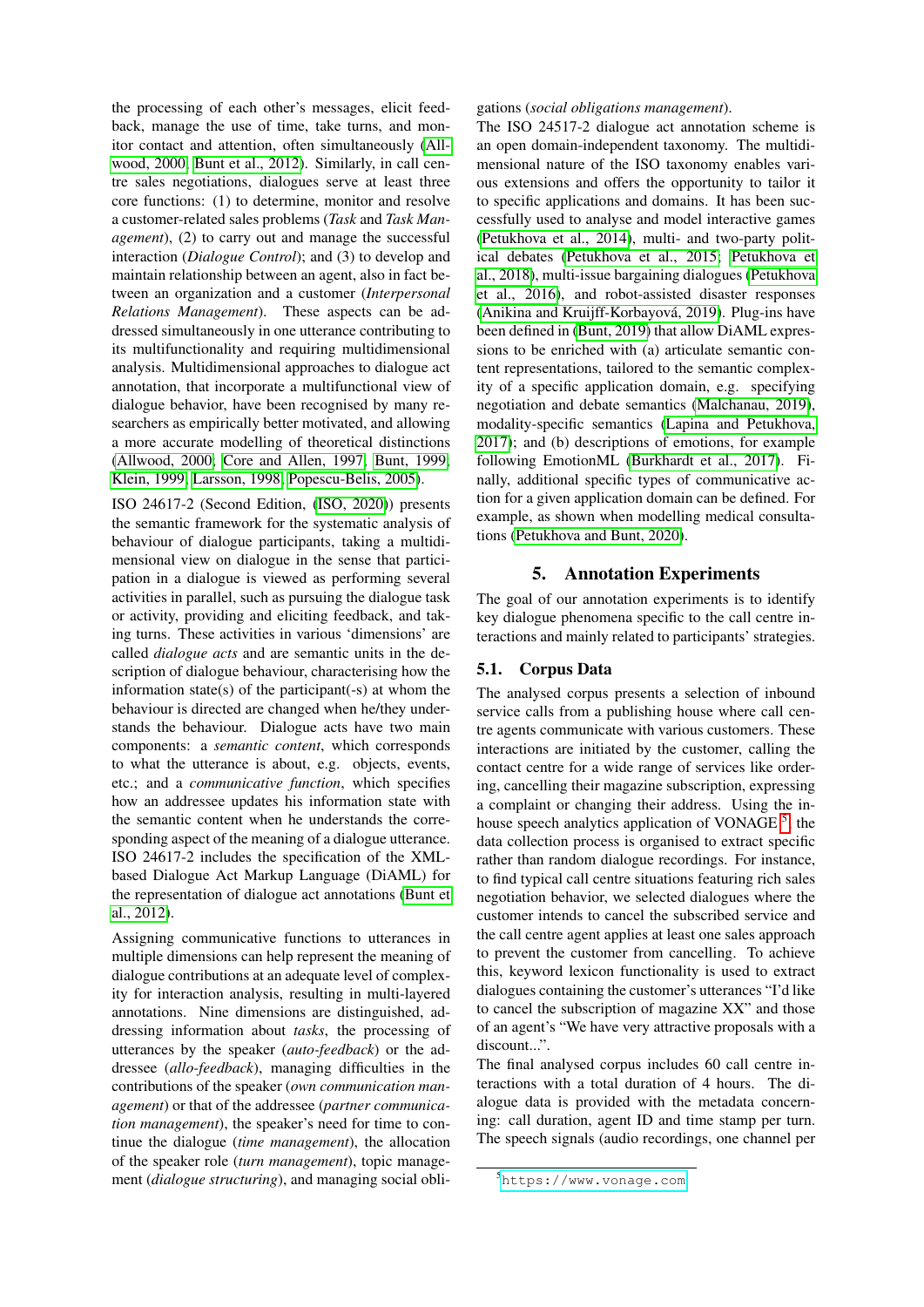|                             |      | Functional segments $(in\%)$ |          | Dimension            | <b>Communicative Function</b> | Relative frequency in % |
|-----------------------------|------|------------------------------|----------|----------------------|-------------------------------|-------------------------|
| Dimension                   | ALL  | from those                   |          | Task                 | request                       | 11.6                    |
|                             |      | Company                      | Customer |                      | answer                        | 5.8                     |
| <b>Task</b>                 | 41.0 | 53.6                         | 464      |                      | confirm                       | 19.9                    |
| rhetoricalRelation          | 8.9  | 63.9                         | 36.1     |                      | inform                        | 28.5                    |
| qualifier                   | 3.2  | 34.7                         | 36.1     |                      | setOuestion                   | 6.4                     |
| autoFeedback                | 8.8  | 59,5                         | 40.5     |                      | checkQuestion                 | 5.1                     |
| turnManagement              | 20.0 | 52.2                         | 47.8     |                      | choiceOuestion                | 1.1                     |
| timeManagement              | 3.2  | 68.0                         | 32.0     | Turn Management      | turn-unit-initial functions   | 46.0                    |
| ownCommunicationManagement  | 1.1  | 46.8                         | 53.2     |                      | turn-unit-final functions     | 50.1                    |
| discourseStructuring        | 2.9  | 80.1                         | 19.9     | discourseStructuring | opening                       | 34.2                    |
| socialObligationsManagement | 10.8 | 57.1                         | 42.9     |                      | closing                       | 35.4                    |
|                             |      |                              |          |                      | topicShift                    | 13.7                    |
|                             |      |                              |          |                      | interactionStructuring        | 16.8                    |

<span id="page-4-1"></span>Table 1: Distribution of functional segments across dimensions produced by the Customer and Company, in terms of relative frequency (in  $\%$ ), Distribution of the most frequent dialogue acts, in terms of relative frequency (in  $\%$ )

speaker) were automatically transcribed and manually corrected.

#### 5.2. Annotations

The ISO 24617-2 annotations were performed segmenting participant's turns into functional segments as having one or more (potentially qualified) communicative functions, dependence and rhetorical relations between segments and/or dialogue acts. The corpus contains 29,954 tokens, segmented into 3,572 functional segments from which the customer produced 1,590 segments (45%) and the company about 1,982 (55 %). An average call duration comprises 3.7 minutes.

From all dialogues that feature subscription cancellations by the customer, about 40% of the interactions were successfully completed by a call centre agent, i.e a cancellation was avoided or an alternative product was successfully offered. Dialogues have a similar structure and compromise (i) the opening, (ii) customer identification, (iii) the discussion of an issue related to the subscription, e.g. mostly subscription cancellations, (iv) the sales approach by the agent, and (v) closing.

Semantic content specifications can be plugged in into the ISO 24617-2 standard as proposed by [\(Bunt, 2019\)](#page-7-15). Table [1](#page-4-1) provides an overview of dialogue act distribution addressing ISO 24617-2 dimensions as well as three dimensions in detail. It can be observed that agent-customer interactions are dominated by taskrelated exchanges. The Task dimension was addressed in 41.0% of all functional segments.

Within the Task dimension, the largest share of the categories compromise Request, Answer, Confirm and Inform with a total share of 65,8%, expressing a focused exchange of information. They are predominantly related to concerns about customer identification, information regarding the cancellation procedure or eliciting customer's interests. The next big part compromises tags in the question categories of Set Question, Check Question and Choice Question with a share of 12,6 %, with the majority being part of the sales negotiation, or detailed questions about offers or re-negotiations. The remaining 21,6 % are distributed among categories that focus on the sales negotiation, mostly presentation of Offers and Suggestions, and corresponding responses to them such as Decline- or Accept Offer or Suggest respectively.

The Turn Management dimension is dominated by *turn-unit-initial* functions when the customer agrees to take the turn, which the agent has given to him/her and *turn-unit-final* functions when the agent wants the customer to take the turn. This is due to a high share of request and information exchange dialogue acts.

Discourse Structuring categories like opening and closing the conversation, topic shift and active interaction structuring are clearly dominated by the agent (80,1 %) as the leading participant of the communication.

In summary, the standard functions of the ISO 24617-2 taxonomy provide a comprehensive view of the structure, the process steps and the actions of the participants in the conversation.

<span id="page-4-2"></span>Examples:

- (1) Company: Is there a particular reason why you no longer wish to read the magazine? <*Task;setQuestion(cancellation:reason)*> Customer: I don't have the time <*Task; answer(cancellation:reason:lack of time)*>
- <span id="page-4-3"></span>(2) Company: I will use your email address to send you the cancellation confirmation. I think it will take 48 hours at the latest. With a bit of luck, it will be in your e-mail box this evening. Then you'll have it in black and white. <*Task; inform (cancellation:procedure); rhetoricalRelation (explanation)*>
- <span id="page-4-4"></span>(3) Company: Of course, we don't want to lose you as a customer. So that you don't cancel, I could offer that you read another 8 months, but only pay for 6. Then you will have two full months of the magazine free of charge. <*Task; suggest (sales:offer:advantage:price); rhetoricalRelation(elaboration))*>

# <span id="page-4-0"></span>6. ISO 24617-2 Extensions and Modifications

Applying the ISO 24617-2 scheme with its rich inventory of dialogue act tags to call centre interactions has shown that there remain a number of uncovered sections for assessing sales negotiation behavior. To identify and understand the communicative behavior described in the use cases, we propose the following extensions and modifications.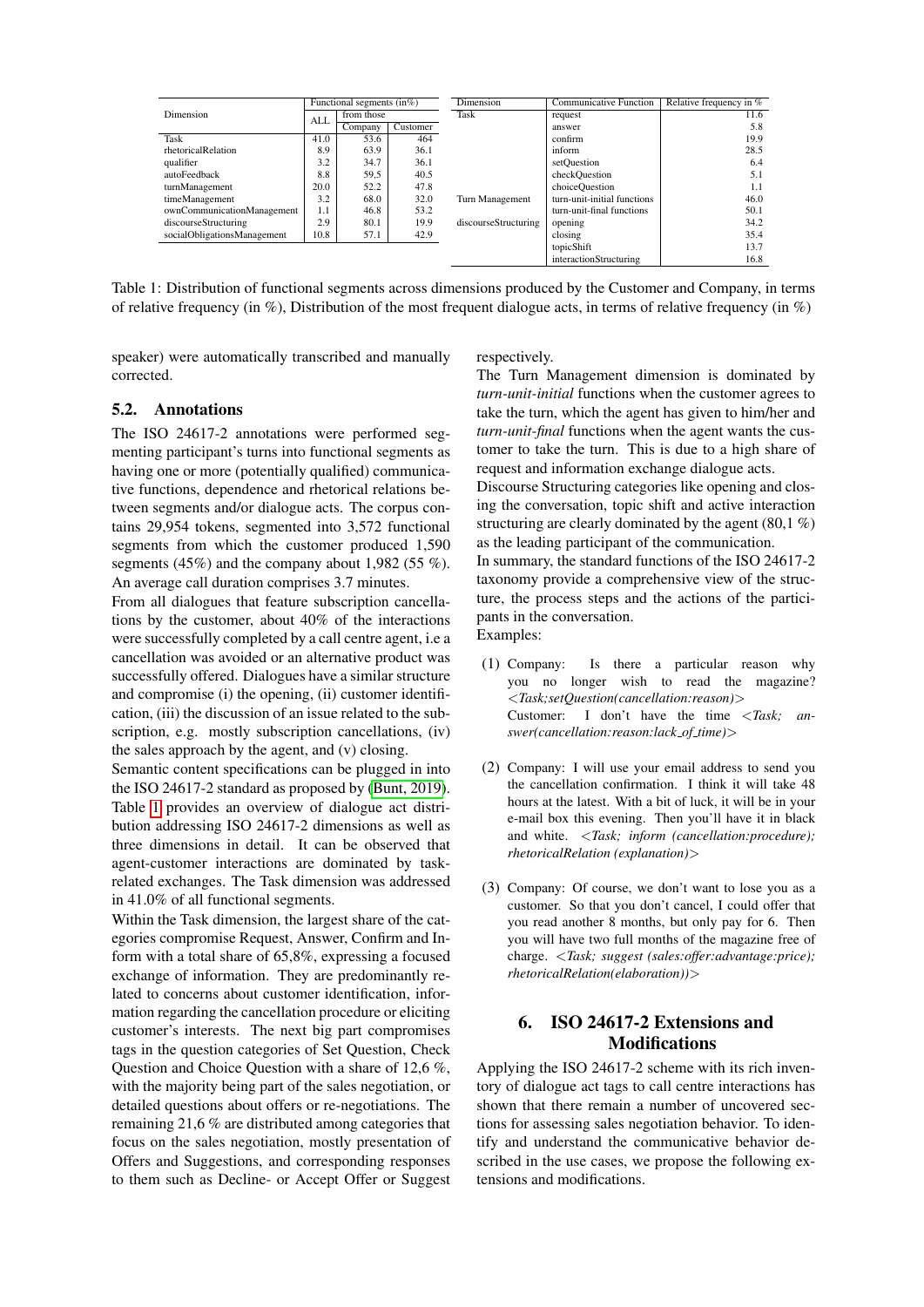| Semantic Content       |                |                                                                                                                 |  |  |  |  |
|------------------------|----------------|-----------------------------------------------------------------------------------------------------------------|--|--|--|--|
| 1st Level              | 2nd Level      | 3rd level                                                                                                       |  |  |  |  |
| customerIdentification | name           |                                                                                                                 |  |  |  |  |
|                        | contactDetails | address<br>phoneNumber<br>email<br>other                                                                        |  |  |  |  |
|                        | callReason     | delivery<br>cancellation<br>other                                                                               |  |  |  |  |
|                        | conditions     |                                                                                                                 |  |  |  |  |
| subscriptionDetails    | invoice        |                                                                                                                 |  |  |  |  |
|                        | service        | satisfaction                                                                                                    |  |  |  |  |
|                        | product        | satisfaction                                                                                                    |  |  |  |  |
|                        | subscription   |                                                                                                                 |  |  |  |  |
|                        | procedure      |                                                                                                                 |  |  |  |  |
|                        | payment        |                                                                                                                 |  |  |  |  |
| cancellationDetails    | reason         | <b>lackOfTime</b><br>content<br>age<br>advertising<br>volume<br>financial<br>changeInterest<br>pausing<br>other |  |  |  |  |
|                        | alternative    | product<br>condition                                                                                            |  |  |  |  |
| salesOffer             | advantage      | specialPrice<br>flexibility<br>digitalProduct<br>service                                                        |  |  |  |  |

<span id="page-5-0"></span>Table 2: Semantic content categories at multiple levels of specificity.

# 6.1. Semantic Content

ISO 24617-2 focuses on the functional aspects of dialogue acts and supports the annotation of semantic content by means of plug-ins. To model participants intentions and sales negotiation strategies in the call centre domain, the semantic content is essential. Discussed topics were observed to reflect the aforementioned dialogue structure. The distribution of all functional segments addresses the main topics of the cancellation procedure and the sales approach undertaken by the call centre agent. Other information is concerned with customer identification, contact details and addressing social and structural aspects, e.g. greetings, thanking, topic shifts, see Table [2.](#page-5-0) Functional segments addressing subscription cancellation and sales approach are of particular interest.

It merged that this structure, containing up to three level of semantic content, supports the understanding of the communicative intentions, as well as the strategic components of sales negotiation behavior. By annotating, for example, a cancellation reason such as cancellationDetails:reason:lackOfTime, see example in [\(1\)](#page-4-2) rather than only a cancellation, the agent's decision on which products and offers to present to the customer becomes transparent. Furthermore, we have differentiated various sales offers. It is interesting to observe which product advantages such as price, flexibility or alternatives are incorporated into the sales approach ar-

gumentation, and how clients respond to them. Strategic approach, questions and corresponding answers, as well as argumentation and objection handling become evident. In these parts of the conversation, strategic aspects of sales negotiations, flexible and adaptive behaviour [\(Weitz et al., 1986\)](#page-9-4) become transparent as well as the agent's ability to think in if-then dependencies in their sales approach [\(Leigh et al., 2014\)](#page-8-2) . Overall, analysis of various approaches leading to particular outcomes can be compared and the most successful sales strategies can be identified.

Table [2](#page-5-0) provides the list of defined semantic content categories at multiple levels of specificity.

#### 6.2. Interpersonal Relations Management

Successful relationship building is one of the prerequisites for sales negotiation. Therefore, it is important to capture all clues that express developing and maintaining a relationship between an agent and a customer. In the conversations analysed, the main challenge is that two strangers are trying to address their concerns and build a relationship in a very limited period of time. Still challenging is that customers are often suspicious about subscriptions, because they fear long, inflexible contract terms. Therefore, building trust is significant. Clients expect proper management and precise information especially regarding their termination modalities and possible new contracts.

# 6.3. Rhetorical Relations

Concerning rhetorical relations, ISO 24617-2 [\(ISO,](#page-8-0) [2020\)](#page-8-0) does not propose a specific set of relations to be used, but defines a plug-in for ISO 24617-8 discourse relations annotation standard [\(Bunt and Prasad, 2016\)](#page-7-17) to be incorporated into dialogue act annotations. In [\(Bunt et al., 2017\)](#page-7-18), it is explained that rhetorical relations can optionally be annotated to express how one dialogue act motivates the performance of another dialogue act.

In linguistic literature there is a wide field of research on discourse relations, also described as *coherence relations* or *rhetorical relations* [\(Prasad and](#page-8-24) [Bunt, 2015\)](#page-8-24). Relations bind contiguous segments of text into a global structure for the text as a whole with elaborations, explanations, contrasts, parallelisms, etc. [\(Hobbs, 1985\)](#page-8-25) We applied rhetorical relations categories offered by the ISO 24617-8 taxonomy and focused on those that have relevance for the domain specific use cases.

The following categories were the most frequently observed: explanation, restatement, elaboration, cause and recommendation, see Table [3.](#page-6-1) Explanations, elaborations and recommendations are mostly used by the agent. (S)he often explains offers proposed and why communication needs to be terminated or resumed/repeated , see examples in [\(2\)](#page-4-3) and [\(3\)](#page-4-4). At the same time, the customer mostly provides reasons and restatements. This behaviour is closely related to the client's desire to be understood by the agent, e.g. by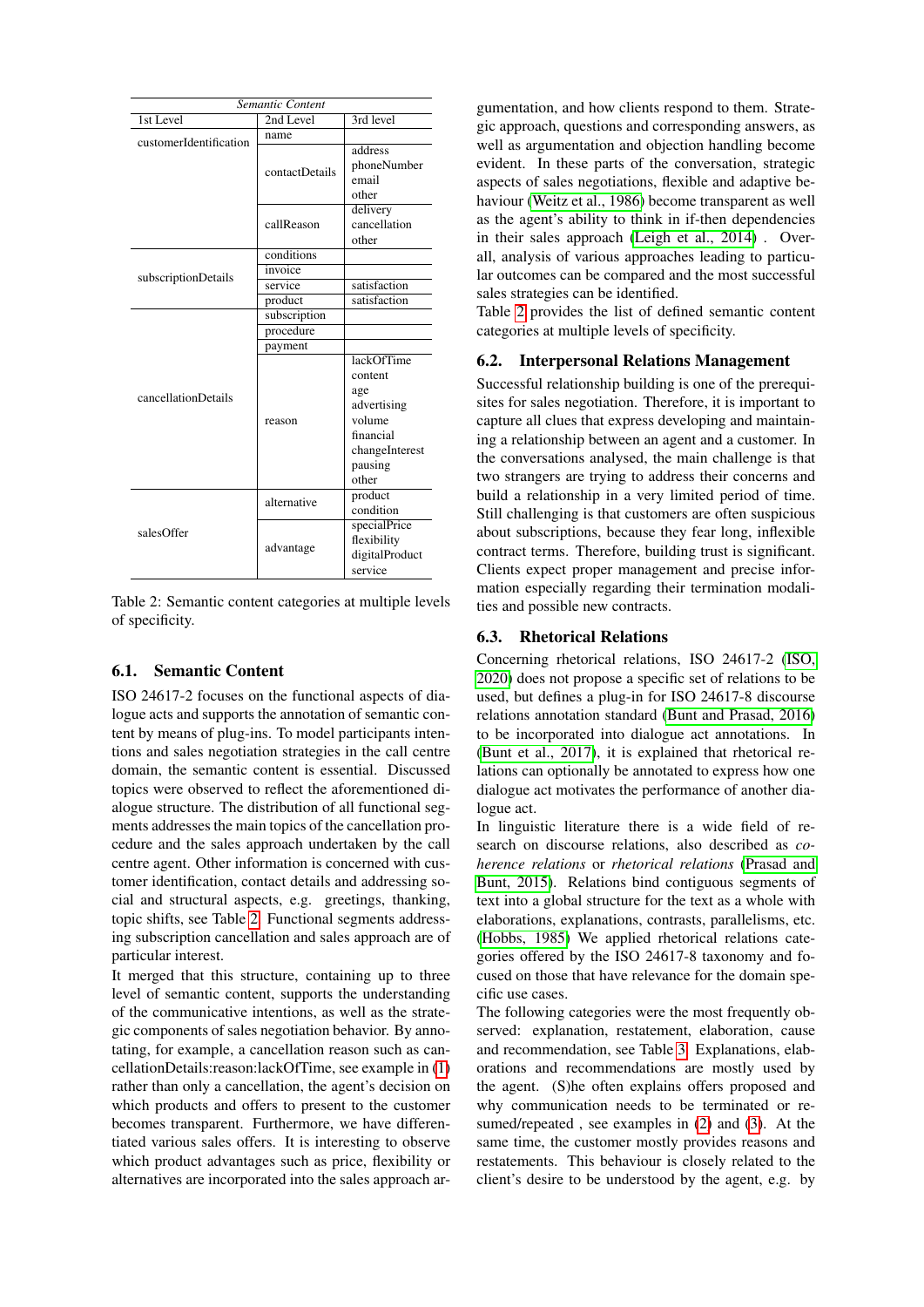| <b>Rhetorical Relations</b> |      | Company | Customer |
|-----------------------------|------|---------|----------|
| explanation                 | 51.2 | 73.2    | 26.8     |
| restatement                 | 14.5 | 39.4    | 60.6     |
| elaboration                 | 13.1 | 85.9    | 14.1     |
| cause                       | 9.2  | 17.8    | 82.2     |
| recommendation              | 3.7  | 100     |          |
|                             |      |         |          |
|                             |      |         |          |
| Oualifier                   |      | Company | Customer |
| happy                       | 27.4 | 35.4    | 64.6     |
| uncertain                   | 25.7 | 8.9     | 91.1     |
| dissatisfied                | 11.4 | 0       | 100      |
| pleased                     | 10.9 | 63.2    | 36.8     |

<span id="page-6-1"></span>Table 3: Top five rhetorical relations and qualifiers, distributions in relative frequency in (%).

specifying the purpose of his call or explaining the reason for subscription cancellation. It has been observed that rhetorical relations mostly connect consecutive segments.

#### 6.4. Qualifiers

Agents should be aware of the customer's feelings and insecurities, and this ideally at the very beginning of the phone call. In cases of complaint, feelings are obviously mostly negative. However, many customers do not openly express their sentiment and it is not always easy to determine it. Recognizing and understanding such behaviour is important to gain and maintain customer acceotance and satisfaction, and initiate successful sales negotiations.

To model these aspects of communicative behavior, we incorporated qualifiers into our annotations and further analysis. In the ISO 24617-2, sentiment qualifiers, that we mostly are interested in, are underspecified and negative-neutral-positive values are defined. Finer distinctions would be required to model our use case, in particular when addressing COB strategies. For instance, positive sentiments qualifiers such as amused, happy or pleased may be important to compute the degree of customer satisfaction.

Similarly, sentiment (emotions, affect) analysis may be highly relevant for sales negotiations addressing customer complaints. In the analysed subscription cancellations, about 175 segments are annotated with qualifiers. With a total of 3,572 segments, however, this is a very small proportion. Table [3](#page-6-1) provides an overview of the top five qualifier categories. The main share of the qualifiers *happy*, *dissatisfied* and *uncertain* lies on the customer side. Situations in which these sentiments could be observed are, for example, uncertainties about the cancellation process. Expressing happiness is often related with the outcome of the conversation, when the customer is delighted to have either successfully cancelled subscription or is excited about having ordered a new product in combination with an attractive offer. On the agent side, the categories *pleased* and *satisfied* are most frequent, these occur especially at the end of the conversation.

An emotion has an experiencer and an object that the emotion is directed to. While in ISO 24617-2 qualifiers are attached to communicative functions modifying/strengthening its force, sender's attitudes can be expressed towards other participants and towards the utterance content. The former should be modelled as part of the Interpersonal Relations Management, and the latter as part of the semantic content.

Applying qualifier as an open category brings the advantage to be flexible in description of various domainspecific phenomena. For these fine-grained descriptions, many different approaches to emotions and affective states classification can be used. One of the best known taxonomies of emotions, which is still relevant nowadays, is defined in Ekman´s work [\(Ekman,](#page-7-19) [1999\)](#page-7-19), [\(Ekman, 1992\)](#page-7-20), where six basic emotions such as anger disgust, fear, happiness, sadness and surprise are distinguished. There is no agreed benchmark in the form of emotion terms, therefore he proposes an everyday emotion vocabulary [\(Cowie et al., 1999\)](#page-7-21). It is recommended in ISO 24617-2 to define a plug-in using EmotionML (Schröder et al., 2011), which is a flexible scheme offering a wide range of possibilities to annotate affective aspects of dialogue behaviors. Emotions are represented in terms of 'emotion categories', 'dimensions', 'action-tendencies'. Other values that can be considered is the confidence of human annotator as well as related to valence and arousal dimensions defined in circumplex model of [\(Russell, 1980\)](#page-9-6) .

#### 7. Conclusion

<span id="page-6-0"></span>In this study, call centre conversations were under investigation, sales negotiation behaviour in particular. Taking the complexities of sales negotiation into account, we considered several use cases which support assessment of the sales success: questioning techniques, customer oriented behaviour and the power of persuasion.

Based on the obvious limitations of the existing speech analytics solutions, we applied the ISO 24617-2 dialogue act taxonomy in order to reply our research questions. The ISO 24617-2 has been already proven to be useful in qualitative and quantitative detailed studies of communication behavior. Due to the multidimensional nature and flexibility in terms of possible extensions, we aimed to obtain a deeper understanding of the participants negotiation behaviour. Customer-agent human-human dialogues were annotated and the occurrences of dialogue acts, their semantic content and relations between them were analysed. Such detailed multidimensional ISO 24617-2 based annotations provided insights into the structure, processing steps and communicative behaviour of the negotiation participants. Already at this initial research stage, the advantages of the standard procedures became apparent. However, as enabled by the framework and specified by the standard procedures, certain domain-specific extensions or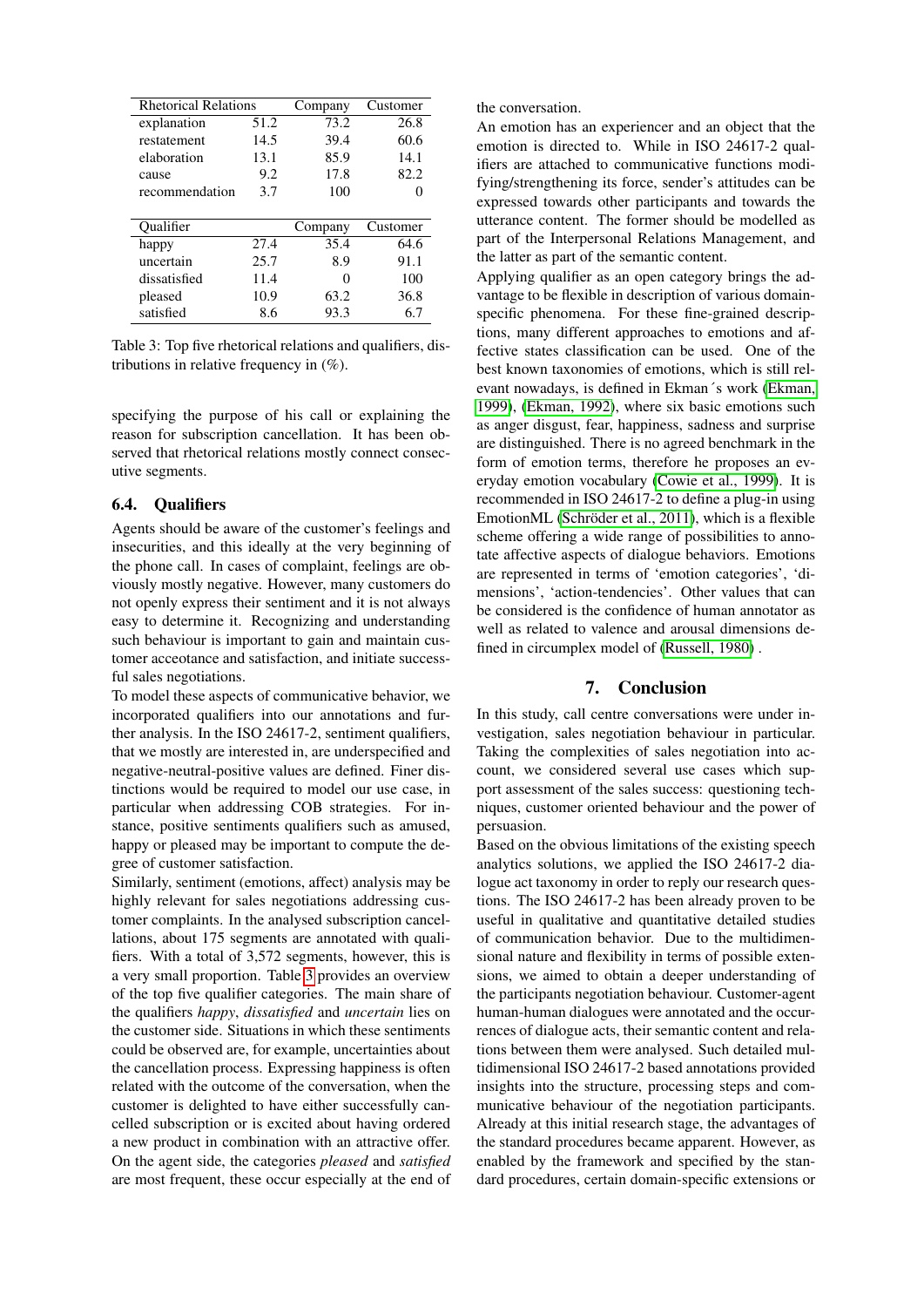modifications are necessary including modelling important social and interpersonal aspects of sales negotiation and customer-oriented behaviour. The application of qualifier and rhetorical relations are essential for the processing of the use cases, but require further specification to close gaps in . Hereby we established a framework that enables in-depth analysis of sales negotiation behaviour.

For future research, we suggest the following perspectives and application development on the basis of our outcomes. All three use cases will be explored in individual studies; specific research questions and hypotheses will be formulated and empirical experiments designed.

The annotation methodology will consistently rely on the ISO 24617-2 guidelines for semantic and discourse information annotations (Second Edition, [\(ISO, 2020\)](#page-8-0)). Annotation costs, quality as well as the individual processing steps will be documented in detail. In the follow-up annotation experiments, trained and (domain) expert annotators will be involved. Due to practically unlimited access to the call centre data, a wide range of various interactive scenarios will be investigated. Existing marketing theories and models will be empirically validated and novel models or their components may emerge.

# Acknowledgments

The authors are very thankful to anonymous reviewers for their valuable comments.

# 8. References

- <span id="page-7-6"></span>Adler, R. F., Iacobelli, F., and Gutstein, Y. (2016). Are you convinced? a wizard of oz study to test emotional vs. rational persuasion strategies in dialogues. *Computers in Human Behavior*, 57:75–81.
- <span id="page-7-10"></span>Allwood, J. (2000). An activity-based approach to pragmatics. *Abduction, Belief and Context in Dialogue*, pages 47–81.
- <span id="page-7-14"></span>Anikina, T. and Kruijff-Korbayová, I. (2019). Dialogue act classification in team communication for robot assisted disaster response. In *Proceedings of the 20th Annual SIGdial Meeting on Discourse and Dialogue*, pages 399–410.
- <span id="page-7-4"></span>Arndt, A. D., Rippé, C. B., and Castleberry, S. B. (2018). Any questions? questioning skill as a selling tactic for sales students. *Journal for Advancement of Marketing Education*, 26(2).
- <span id="page-7-1"></span>Borbely, A., Ebner, N., Honeyman, C., Kaufman, S., ´ and Schneider, A. K. (2017). A grand unified negotiation theory: In context. *J. Disp. Resol.*, page 145.
- <span id="page-7-5"></span>Brady, M. K. and Cronin Jr, J. J. (2001). Customer orientation: Effects on customer service perceptions and outcome behaviors. *Journal of service Research*, 3(3):241–251.
- <span id="page-7-17"></span>Bunt, H. and Prasad, R. (2016). Iso dr-core (iso 24617- 8): Core concepts for the annotation of discourse relations. In *Proceedings 12th Joint ACL-ISO Work-*

*shop on Interoperable Semantic Annotation (ISA-12)*, pages 45–54.

- <span id="page-7-11"></span>Bunt, H., Alexandersson, J., Choe, J.-W., Fang, A. C., Hasida, K., Petukhova, V., Popescu-Belis, A., and Traum, D. (2012). Iso 24617-2: A semanticallybased standard for dialogue annotation. In *Proceedings of the Eighth International Conference on Language Resources and Evaluation (LREC'12)*, pages 430–437.
- <span id="page-7-18"></span>Bunt, H., Petukhova, V., Traum, D., and Alexandersson, J. (2017). Dialogue act annotation with the iso 24617-2 standard. In *Multimodal interaction with W3C standards*, pages 109–135. Springer.
- <span id="page-7-13"></span>Bunt, H. (1999). Dynamic interpretation and dialogue theory. *The structure of multimodal dialogue*, 2:139–166.
- <span id="page-7-15"></span>Bunt, H. (2019). Plug-ins for content annotation of dialogue acts. In *Workshop on Interoperable Semantic Annotation (ISA-15)*, page 33.
- <span id="page-7-16"></span>Burkhardt, F., Pelachaud, C., Schuller, B. W., and Zovato, E. (2017). Emotionml. In *Multimodal interaction with W3C standards*, pages 65–80. Springer.
- <span id="page-7-3"></span>Clark, C. M. (2011). *Communication strategies of call center agents: a multi-method study of solidarity building and conversation control on agent performance*. Ph.D. thesis, Nanyang Technological University.
- <span id="page-7-12"></span>Core, M. G. and Allen, J. (1997). Coding dialogs with the damsl annotation scheme. In *AAAI fall symposium on communicative action in humans and machines*, volume 56, pages 28–35. Boston, MA.
- <span id="page-7-21"></span>Cowie, R., Douglas-Cowie, E., Apolloni, B., Taylor, J., Romano, A., Fellenz, W., et al. (1999). What a neural net needs to know about emotion words. *Computational intelligence and applications*, 404:5311– 5316.
- <span id="page-7-9"></span>Dubois, D., Rucker, D. D., and Galinsky, A. D. (2016). Dynamics of communicator and audience power: The persuasiveness of competence versus warmth. *Journal of Consumer Research*, 43(1):68–85.
- <span id="page-7-20"></span>Ekman, P. (1992). Are there basic emotions? *Psychological Review*, 99(3):550–553.
- <span id="page-7-19"></span>Ekman, P. (1999). Basic emotions. *Handbook of cognition and emotion*, 98(45-60):16.
- <span id="page-7-0"></span>Fisher, R., Ury, W. L., and Patton, B. (2011). *Getting to yes: Negotiating agreement without giving in*. Penguin.
- <span id="page-7-7"></span>Fiske, S. T., Cuddy, A. J., Glick, P., and Xu, J. (2002). A model of (often mixed) stereotype content: competence and warmth respectively follow from perceived status and competition. *Journal of personality and social psychology*, 82(6):878.
- <span id="page-7-8"></span>Fiske, S. T. (2018). Stereotype content: Warmth and competence endure. *Current directions in psychological science*, 27(2):67–73.
- <span id="page-7-2"></span>Freese, T. (2000). *Secrets of question-based selling: How the most powerful tool in business can double your sales results*. Sourcebooks, Inc.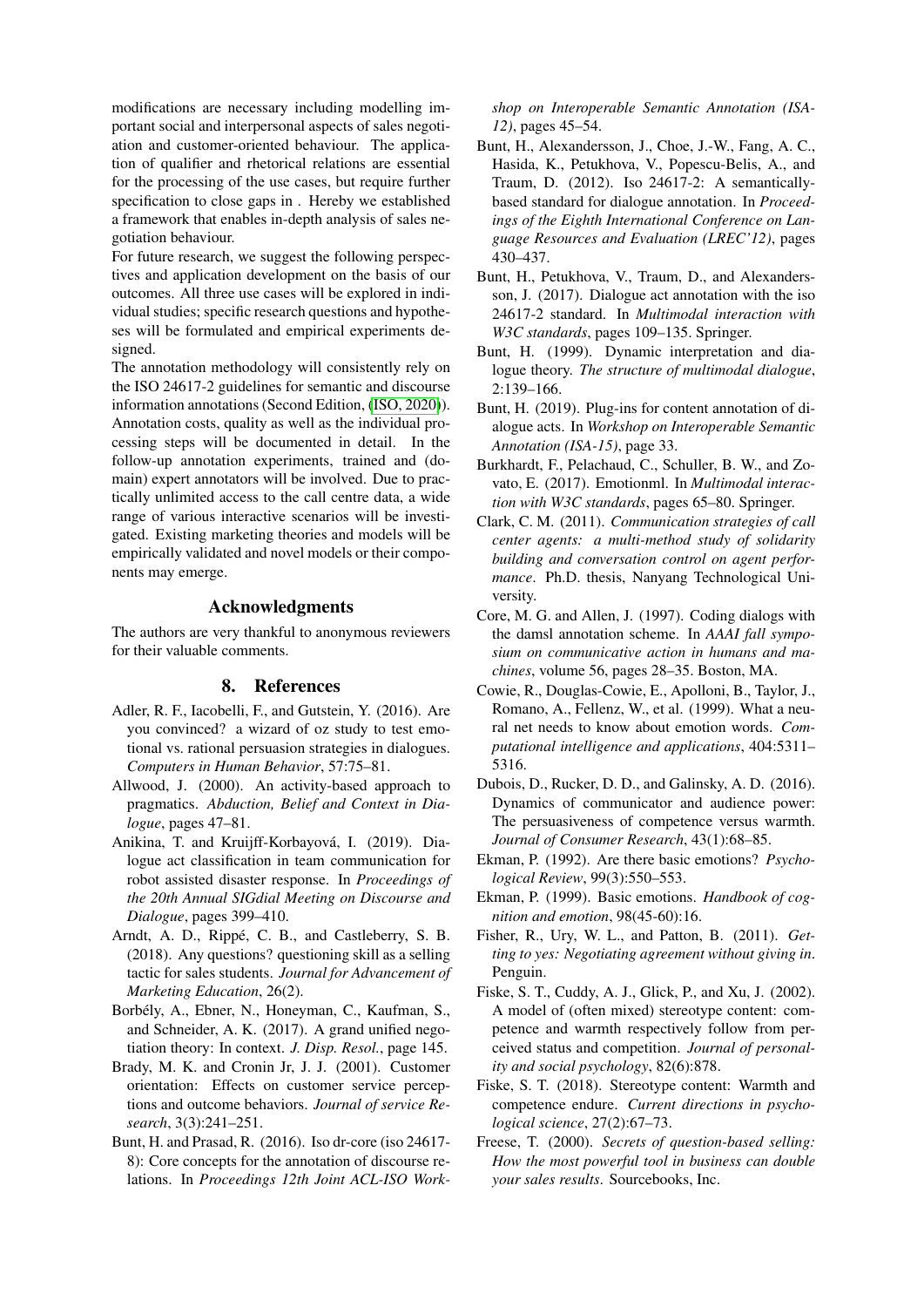- <span id="page-8-5"></span>Hastie, H., Prasad, R., and Walker, M. (2002). What's the trouble: automatically identifying problematic dialogues in darpa communicator dialogue systems. In *Proceedings of the 40th Annual Meeting of the Association for Computational Linguistics*, pages 384– 391.
- <span id="page-8-25"></span>Hobbs, J. R. (1985). On the coherence and structure of discourse.
- <span id="page-8-9"></span>Homburg, C., Müller, M., and Klarmann, M. (2011). When should the customer really be king? on the optimum level of salesperson customer orientation in sales encounters. *Journal of marketing*, 75(2):55– 74.
- <span id="page-8-0"></span>ISO. (2020). *Language resource management – Semantic annotation framework – Part 2: Dialogue acts. ISO 24617-2, Second Edition*. ISO Central Secretariat, Geneva.
- <span id="page-8-8"></span>Kellermann, K. (2007). Persuasive question asking: how question wording influences answers. In *Annual Meeting of the State Bar Association of California, Anaheim, CA*.
- <span id="page-8-14"></span>Klein, M. (1999). Standardisation efforts on the level of dialogue act in the mate project. In *Towards Standards and Tools for Discourse Tagging*.
- <span id="page-8-22"></span>Lapina, V. and Petukhova, V. (2017). Classification of modal meaning in negotiation dialogues. In *Proceedings of the 13th Joint ISO-ACL Workshop on Interoperable Semantic Annotation (ISA-13)*.
- <span id="page-8-15"></span>Larsson, S. (1998). Using a type hierarchy to characterize reliability of coding schemas for dialogue moves.
- <span id="page-8-1"></span>Lax, D. A. and Sebenius, J. K. (1986). Interests: The measure of negotiation. *Negotiation Journal*, 2(1):73–92.
- <span id="page-8-2"></span>Leigh, T. W., DeCarlo, T. E., Allbright, D., and Lollar, J. (2014). Salesperson knowledge distinctions and sales performance. *Journal of Personal Selling & Sales Management*, 34(2):123–140.
- <span id="page-8-21"></span>Malchanau, A. (2019). *Cognitive architecture of multimodal multidimensional dialogue management*. Saarländische Universitäts-und Landesbibliothek.
- <span id="page-8-3"></span>McFarland, R. G., Challagalla, G. N., and Shervani, T. A. (2006). Influence tactics for effective adaptive selling. *Journal of Marketing*, 70(4):103–117.
- <span id="page-8-12"></span>Mechinda, P. and Patterson, P. G. (2011). The impact of service climate and service provider personality on employees' customer-oriented behavior in a highcontact setting. *Journal of Services Marketing*.
- <span id="page-8-4"></span>Mishne, G., Carmel, D., Hoory, R., Roytman, A., and Soffer, A. (2005). Automatic analysis of call-center conversations. In *Proceedings of the 14th ACM international conference on Information and knowledge management*, pages 453–459.
- <span id="page-8-7"></span>Pallotta, V. and Delmonte, R. (2013). Interaction mining: the new frontier of customer interaction analytics. In *New challenges in distributed information filtering and retrieval*, pages 91–111. Springer.
- <span id="page-8-23"></span>Petukhova, V. and Bunt, H. (2020). Adapting the iso 24617-2 dialogue act annotation scheme for modelling medical consultations. In *16th Joint ACL-ISO Workshop on Interoperable Semantic Annotation PROCEEDINGS*, pages 75–87.
- <span id="page-8-17"></span>Petukhova, V., Gropp, M., Klakow, D., Schmidt, A., Eigner, G., Topf, M., Srb, S., Motlicek, P., Potard, B., Dines, J., et al. (2014). The dbox corpus collection of spoken human-human and human-machine dialogues. In *Proceedings of the Ninth International Conference on Language Resources and Evaluation (LREC'14)*. European Language Resources Association (ELRA).
- <span id="page-8-18"></span>Petukhova, V., Malchanau, A., and Bunt, H. (2015). Modelling argumentative behaviour in parliamentary debates: data collection, analysis and test case. In *Principles and Practice of Multi-Agent Systems*, pages 26–46. Springer.
- <span id="page-8-20"></span>Petukhova, V., Stevens, C., de Weerd, H., Taatgen, N., Cnossen, F., and Malchanau, A. (2016). Modelling multi-issue bargaining dialogues: Data collection, annotation design and corpus. In *Proceedings of the Tenth International Conference on Language Resources and Evaluation (LREC'16)*, pages 3133– 3140.
- <span id="page-8-13"></span>Petukhova, V., Mayer, T., Malchanau, A., and Bunt, H. (2017). Virtual debate coach design: assessing multimodal argumentation performance. In *Proceedings of the 19th ACM International Conference on Multimodal Interaction*, pages 41–50.
- <span id="page-8-19"></span>Petukhova, V., Malchanau, A., Oualil, Y., Klakow, D., Luz, S., Haider, F., Campbell, N., Koryzis, D., Spiliotopoulos, D., Albert, P., et al. (2018). The metalogue debate trainee corpus: Data collection and annotations. In *Proceedings of the Eleventh International Conference on Language Resources and Evaluation (LREC 2018)*.
- <span id="page-8-16"></span>Popescu-Belis, A. (2005). Dialogue acts: One or more dimensions. *ISSCO WorkingPaper*, 62.
- <span id="page-8-24"></span>Prasad, R. and Bunt, H. (2015). Semantic relations in discourse: The current state of iso 24617-8. In *Proceedings of the 11th Joint ACL-ISO Workshop on Interoperable Semantic Annotation (ISA-11)*.
- <span id="page-8-10"></span>Rackham, N. (2020). *SPIN®-selling*. Routledge.
- Rafaeli, A., Ziklik, L., and Doucet, L. (2008). The impact of call center employees' customer orientation behaviors on service quality. *Journal of service research*, 10(3):239–255.
- <span id="page-8-11"></span>Reychav, I. and Weisberg, J. (2009). Going beyond technology: Knowledge sharing as a tool for enhancing customer-oriented attitudes. *International Journal of Information Management*, 29(5):353–361.
- <span id="page-8-6"></span>Roy, S. and Subramaniam, L. V. (2006). Automatic generation of domain models for call-centers from noisy transcriptions. In *Proceedings of the 21st International Conference on Computational Linguistics and 44th Annual Meeting of the Association for Computational Linguistics*, pages 737–744.